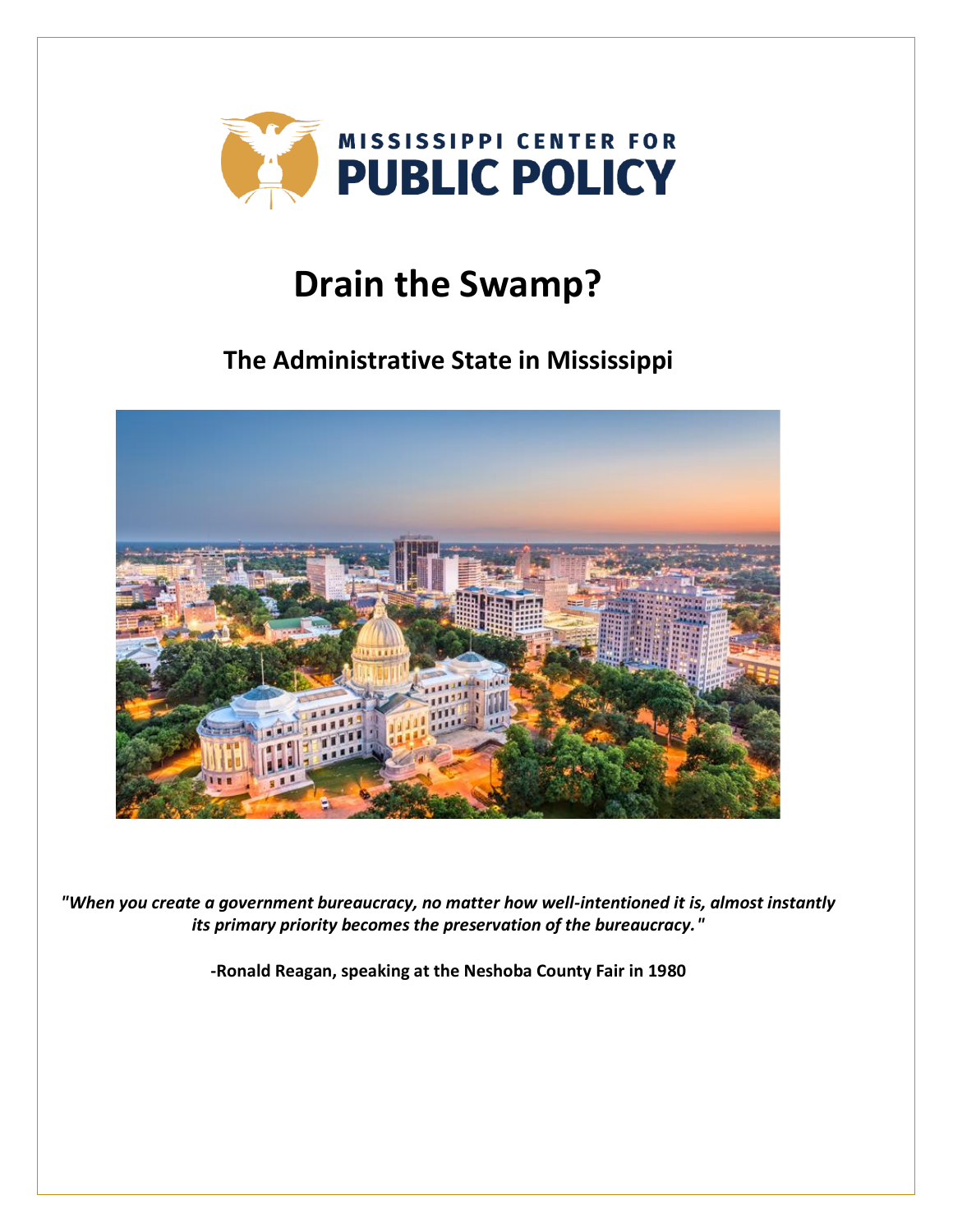## **Executive Summary**

Government agencies increasingly create, adjudicate, and enforce their own rules. They have not merely expanded in size, function, and power. They often lack meaningful democratic oversight.

The emergence of this administrative state is a cause of concern for those who believe in limited government. In response to this, conservative leaders have talked about "draining the swamp" of federal agencies in Washington DC.

But what about the growth of the administrative state closer to home? What about the plethora of executive boards, agencies, and commissions that exist in Jackson, Mississippi?

Anyone in Mississippi who believes in limited government should be as, if not more, concerned about the growth in executive agencies closer to home.

This report is an attempt to assess the true size and scale of the administrative state in Mississippi. We offer a quantitative assessment of over 200 state government boards, commissions, and agencies, measuring the size of their budgets, their relative regulatory power, and assessing the extent to which they are meaningfully accountable.

Our findings show that:

- **Much of the administrative state in Mississippi is unaccountable to Mississippians.** Of the 222 state government bureaucracies that we reviewed, only 5% of the officials who led them were directly elected. The Senate only approves a minority of appointees.
- **Much of the administrative state can spend public money without real accountability to the public**. Many of the most well-resourced state bureaucracies were the least accountable. Our findings show that over 80% of the spending power within the state bureaucracy was exercised by agencies that had no meaningful direct democratic accountability to Mississippians.
- **Some smaller spending entities have enormous regulatory power.** It is not enough to control the spending of the administrative state, since some bureaucratic agencies wield enormous power in specific areas, even if they do not have large budgets.
- **Certain agencies have enormous power over specific industries,** making cronyism and corporate capture by vested interests a real danger.

We go on to make several policy recommendations:

• **Bureaucrats should be given less discretion:** Mississippi's state legislature needs to do a better job of defining what executive agencies ought to do.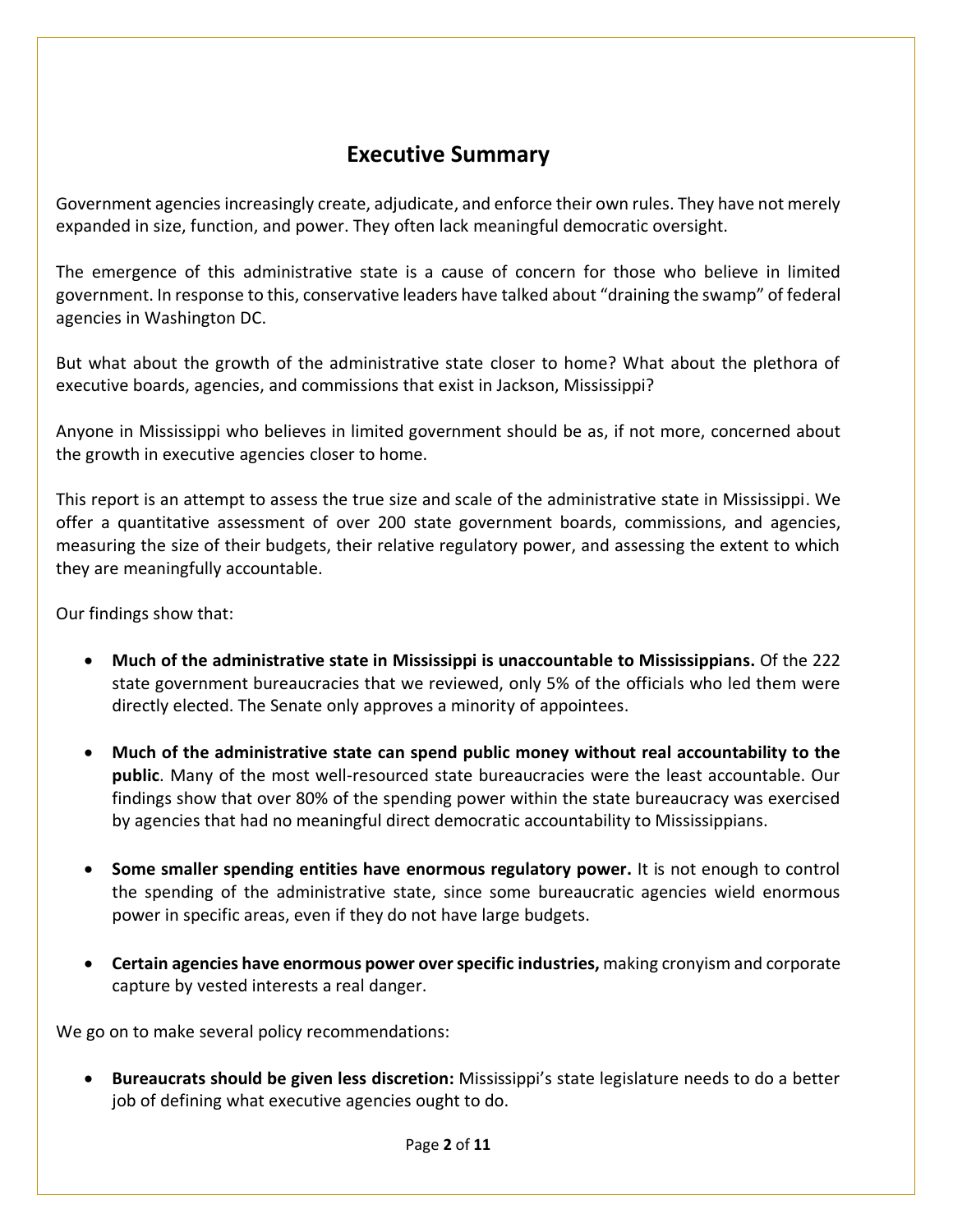- **Active accountability:** We suggest several ways in which those that preside over agencies and commissions could be made more accountable to the public. This includes the use of regular audits that assess how bureaucrats are using their legislatively granted authority.
- **Abolition and consolidation:** Private businesses must periodically downsize. We believe that Mississippi's state bureaucracy needs downsizing, too. There are dozens of agencies and boards that we can cope without. We have no doubt that there are plenty of good people busily working for the Auctioneer Commission, the Board of Massage Therapists, and the Board of Physical Therapists. However, plenty of other states cope without such entities. Might not Mississippi be able to manage without an Interior Design Advisory Committee?
- **Periodic assessments of whether an entity is still needed:** The administrative state that exists today in Jackson is the consequence of cumulative bureaucratic growth. The legislature should periodically assess whether certain government entities have outlived their initial purpose.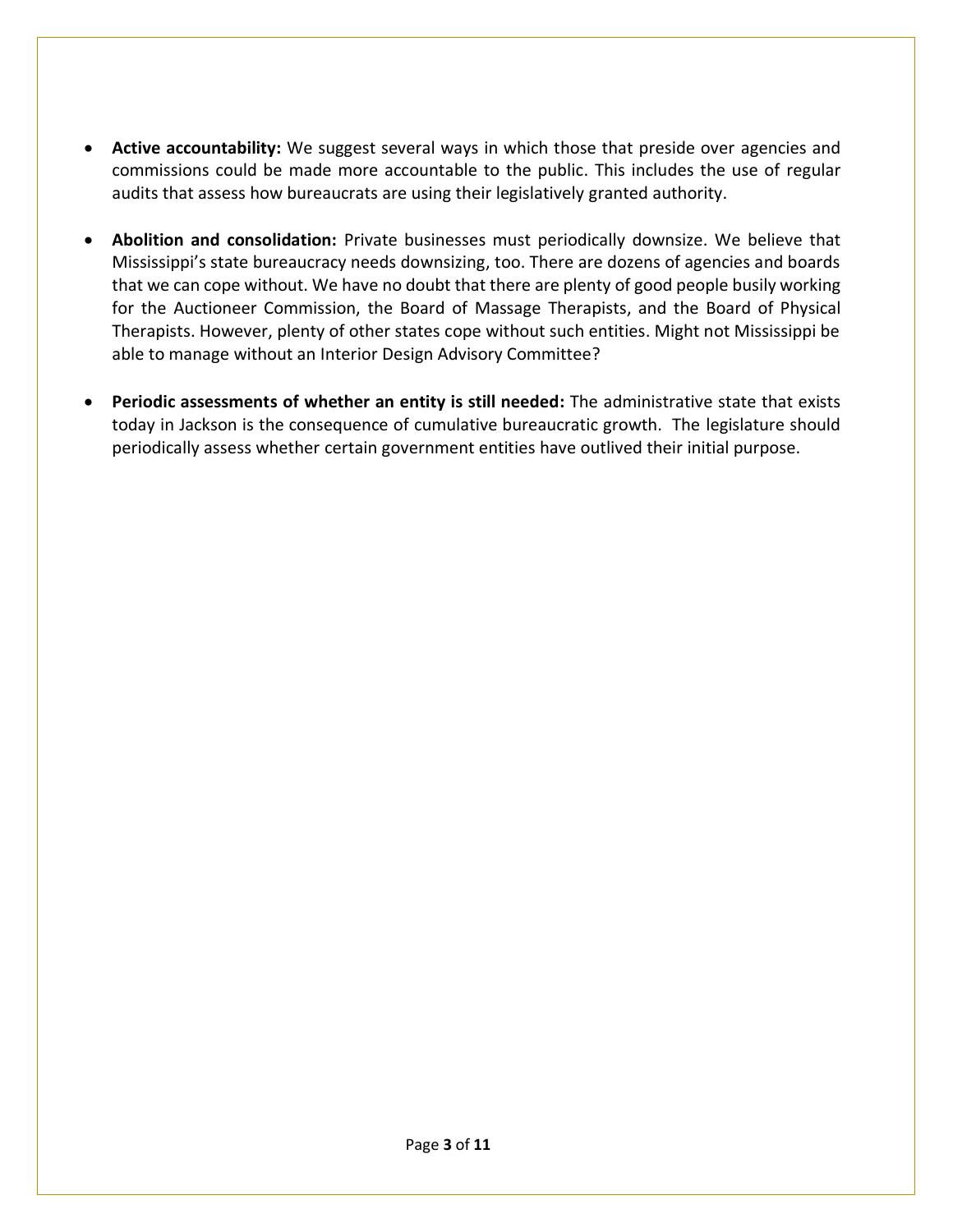#### **Introduction**

The administrative state in Mississippi can expand because it is able to gain money and power without proper accountability. After decades of the state government continually expanding, many attempts have been made by some to reduce the power of the bureaucratic state by reducing the number of government boards, agencies, and commissions.

In 2014, Senate Bill 2535 was introduced as sweeping legislation that would have abolished several inactive and unnecessary boards.<sup>1</sup> Also, the bill brought forward many other boards with the potential to reduce the regulations imposed by these boards. However, the bill died within just three weeks of its introduction.

Later, in the 2021 legislative session, House Bill 1315 was introduced in the Mississippi legislature,<sup>2</sup> which would have abolished just five boards from the Mississippi administrative state with its hundreds of entities. Despite passing with a majority in the House of Representatives, the bill failed to move forward in the Senate.

State bureaucracy has grown in Mississippi because of pressure from vested interests. Unless deliberate effort is made to reduce the size and scope of the administrative state, it will continue to grow, fueled by more public money and more power over public policymaking.

#### **Money**

Many state executive agencies are funded directly by the state legislature. However, much of the state bureaucracy is detached from such legislative oversight and receives funding from other branches of the state bureaucracy. Sometimes, executive departments fund agencies and commissions. In some cases, statutory agencies can raise revenue directly through fees.

#### **Power**

Many agencies derive their authority from a specific mandate given to them by the state legislature. However, the state legislature has often granted a bureaucratic organization a general mandate and allowed them broad discretion to interpret the mandate as they wish. For example, the legislature might pass a bill that requires sanitation in barbershops. However, the legislature might appoint a bureaucracy to write the actual rules and give it enforcement power against any violations. Thus, through the power of legislatively delegated regulation, the bureaucrat would have the authority to create actual rules. It is a measure of how powerful the bureaucracy has become that while the Mississippi state code is passed by the legislature, the state administrative code is largely a product of the bureaucracy, often written by the bureaucracy in the interests of the bureaucracy.

<sup>1</sup> <http://billstatus.ls.state.ms.us/2014/pdf/history/SB/SB2535.xml>

<sup>2</sup> <http://billstatus.ls.state.ms.us/2021/pdf/history/HB/HB1315.xml>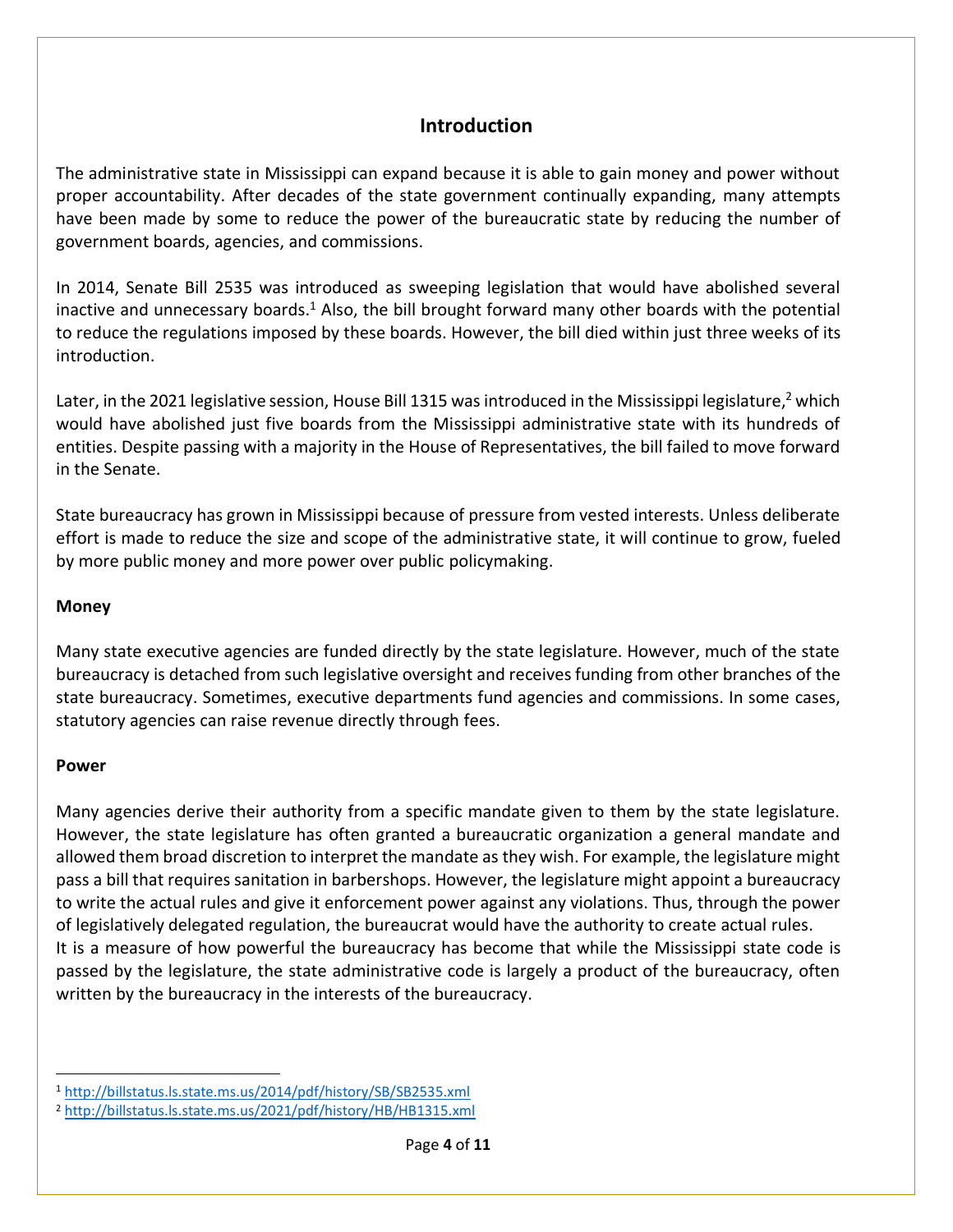## **Mapping the Swamp**

We asked four key questions about 222 state boards, agencies, and commissions:

- 1. **Accountability:** How is the agency/board/commission accountable to Mississippians?
- 2. **Spending power and size:** How many dollars per Mississippian does this entity's spending cost?
- 3. **Regulatory power:** How many rules fall under the authority of the entity?
- 4. **Function:** How wide is this agency/board/commission's remit, and over what sector does it have control?

Our findings reveal that much of the state bureaucracy is unaccountable and well-resourced and has expanded in terms of its regulatory remit.

#### **1. Accountability**

In most cases, state officials are appointed, not elected. In fact, of the 222 state government entities reviewed in the study, only 10 were directed by elected officials. Moreover, even for appointed positions, 75 are partially or entirely selected by other unelected individuals, such as state government bureaucrats, university administrators, and business leaders.

If a large portion of administrative officials have no direct accountability to the citizens, then we should not be surprised when they do not always act in the best interests of the citizens. A study was conducted by economists from Cornell University and the London School of Economics. Using advanced statistical modeling, the study found that appointed officials were *less* likely to prioritize consumers than their elected counterparts.<sup>3</sup>

Some may object, as if increasing the number of elected officials instead of appointed officials is a novel concept. However, it is significant to note that there are over a dozen statewide, unelected officials in Mississippi with elected counterparts in other states.<sup>4</sup>

Also, it is important to note that some state officials in Mississippi are already elected, such as the Commissioner of Agriculture and Commerce, the Secretary of State, and the Commissioner of Insurance. With this being the case, it is questionable why the agricultural and insurance regulators are directly accountable to the people, while other offices, such as the Superintendent of Education and the Director of Public Safety, are subject to no such scrutiny.

<sup>3</sup> <https://econ.lse.ac.uk/staff/tbesley/papers/jeea.pdf>

<sup>4</sup> [https://ballotpedia.org/State\\_executive\\_officials](https://ballotpedia.org/State_executive_officials)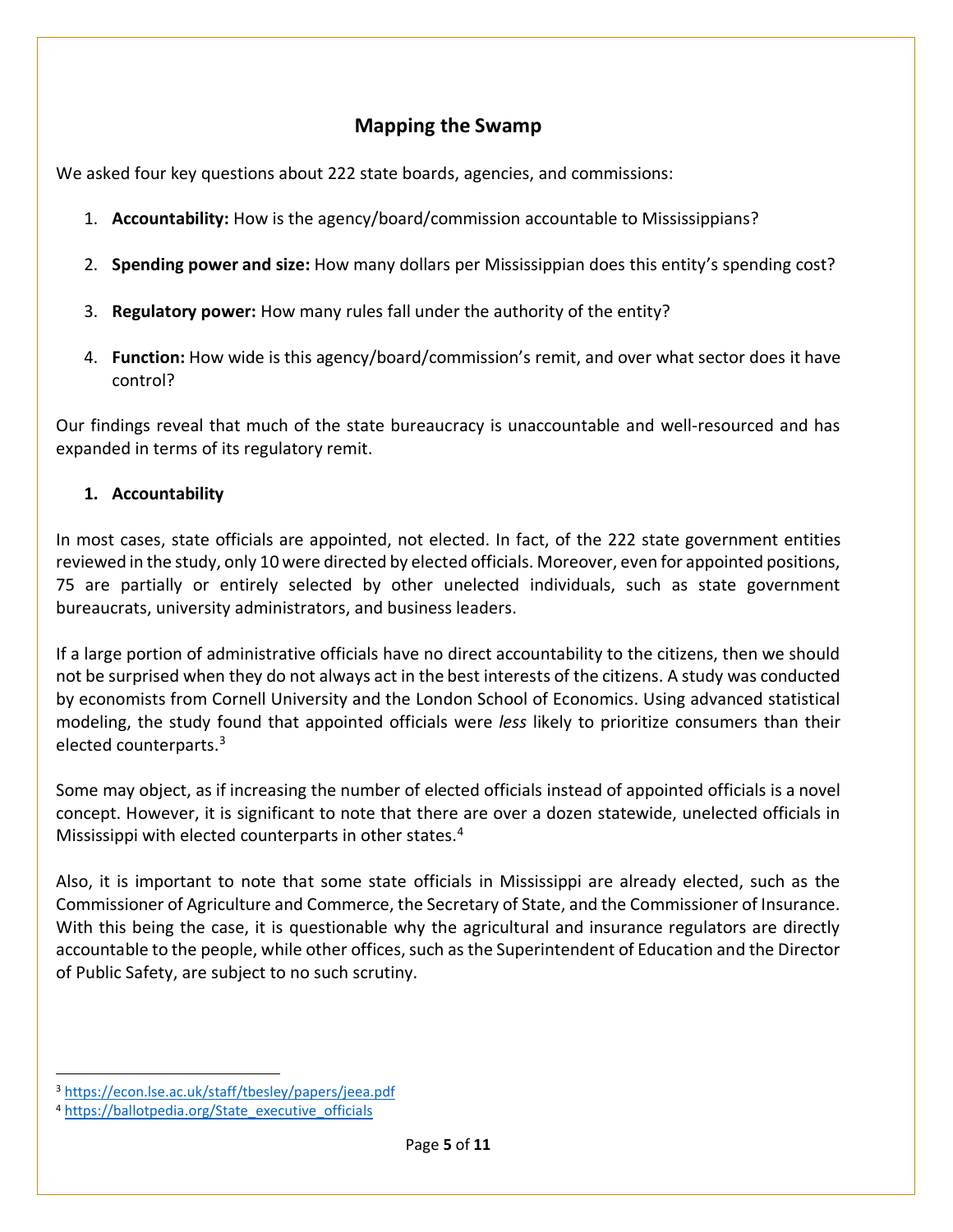#### **2. Spending power and size**

We also reviewed the amount of spending overseen by unelected officials. While it is important to note that the legislature must approve most budgets for different entities, the actual spending and spending requests are largely made by unelected officials. Of the total spending for the entities we reviewed, 81% was spent by unelected officials.<sup>5</sup>



We also analyzed the amount of spending per entity. To quantify the administrative spending in the state, we compared each entity's spending<sup>6</sup> with the per capita cost of that spending for each Mississippian.<sup>7</sup> This allows for a perspective into the size of each entity as it relates to individual Mississippians.

For instance, if one divides the total annual expenditures for the Division of Medicaid into the state's total population, this translates into a yearly cost of approximately \$2,199 for every man, woman, and child in the state. The Department of Education's expenditures would equate to approximately \$1,252, and the Department of Human Services would equate to \$204.8

<sup>6</sup> 2021 spending data extracted from Transparency Mississippi

<sup>5</sup> Figure 1

<https://www.transparency.ms.gov/>

<sup>&</sup>lt;sup>7</sup> It should be noted that this does not translate into the per capita tax burden, rather, these numbers simply provide perspective. In some cases, certain entities' expenditures are built into the budgets of larger entities, so the sum of all expenditures does not necessarily equate the actual state spending for all government entities.

<sup>8</sup> Figure 2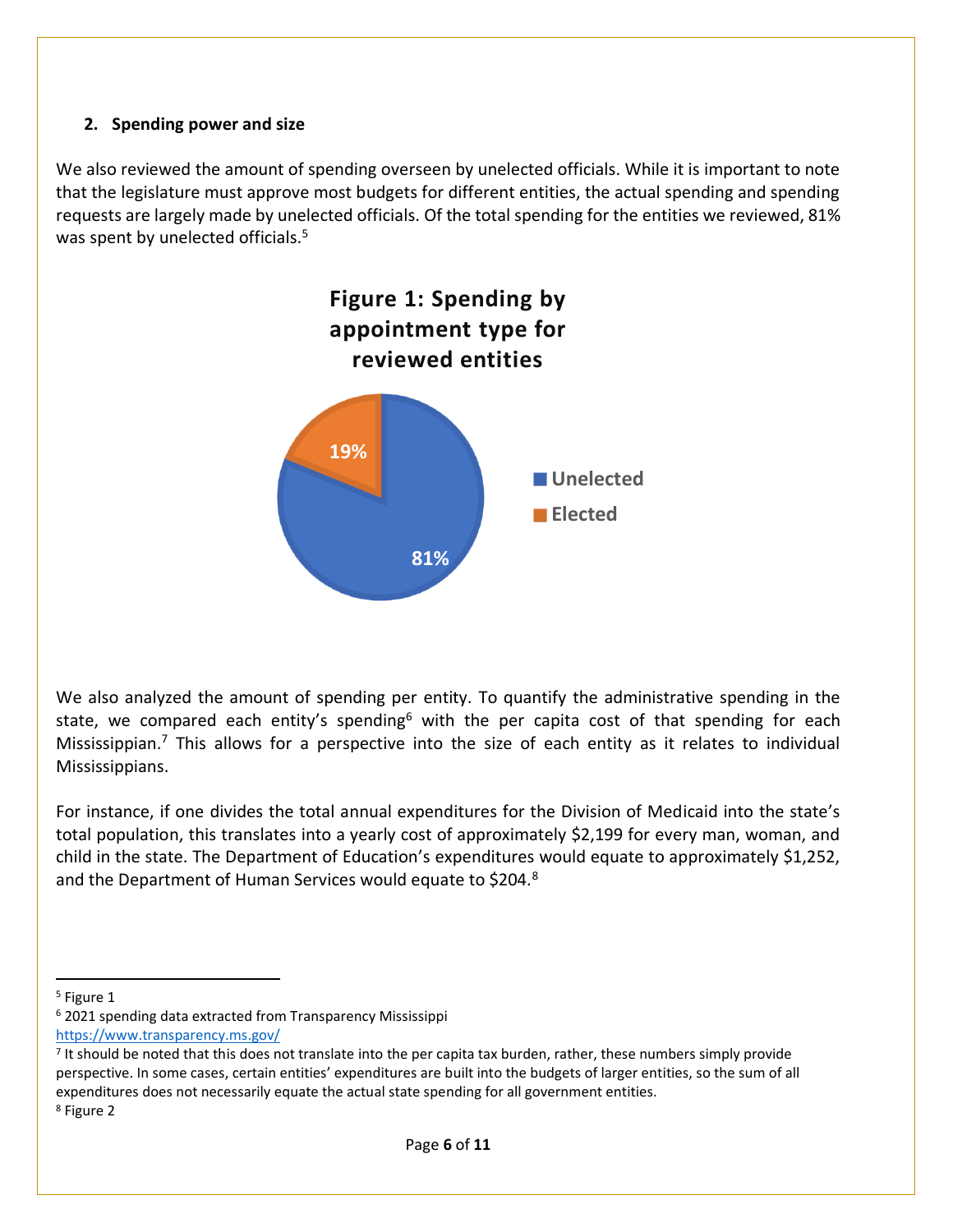While many of the other entities had per-capita spending that was far lower than the previously mentioned entities, there was still a large collective impact. In essence, we see a "death by a thousand cuts" when considering the overall impact.<sup>9</sup>



#### **3. Regulatory power**

We measured the number of rules issued by the 222 entities reviewed. We used this as a rough measure of the regulatory power of each agency. Using data from the Mercatus Center at George Mason University,<sup>10</sup> we analyzed the number of rules per state government entity in Mississippi. We compared these rules to the total annual expenditures to determine their size.

Nonetheless, we found that many entities with a relatively small amount of funding still wield an enormous amount of power. Upon reviewing the total number of rules, our analysis determined that many of the relatively smaller state entities actually have a higher number of regulations and rules. For instance, despite the Department of Health comprising 1.69% of state government expenditures

<sup>&</sup>lt;sup>9</sup> In Figure 2, "Other entities" refers to the small spending entities that could not fit on this chart. Their spending is combined into one value.

<sup>10</sup> <https://www.mercatus.org/publications/regulation/snapshot-mississippi-regulation-2018>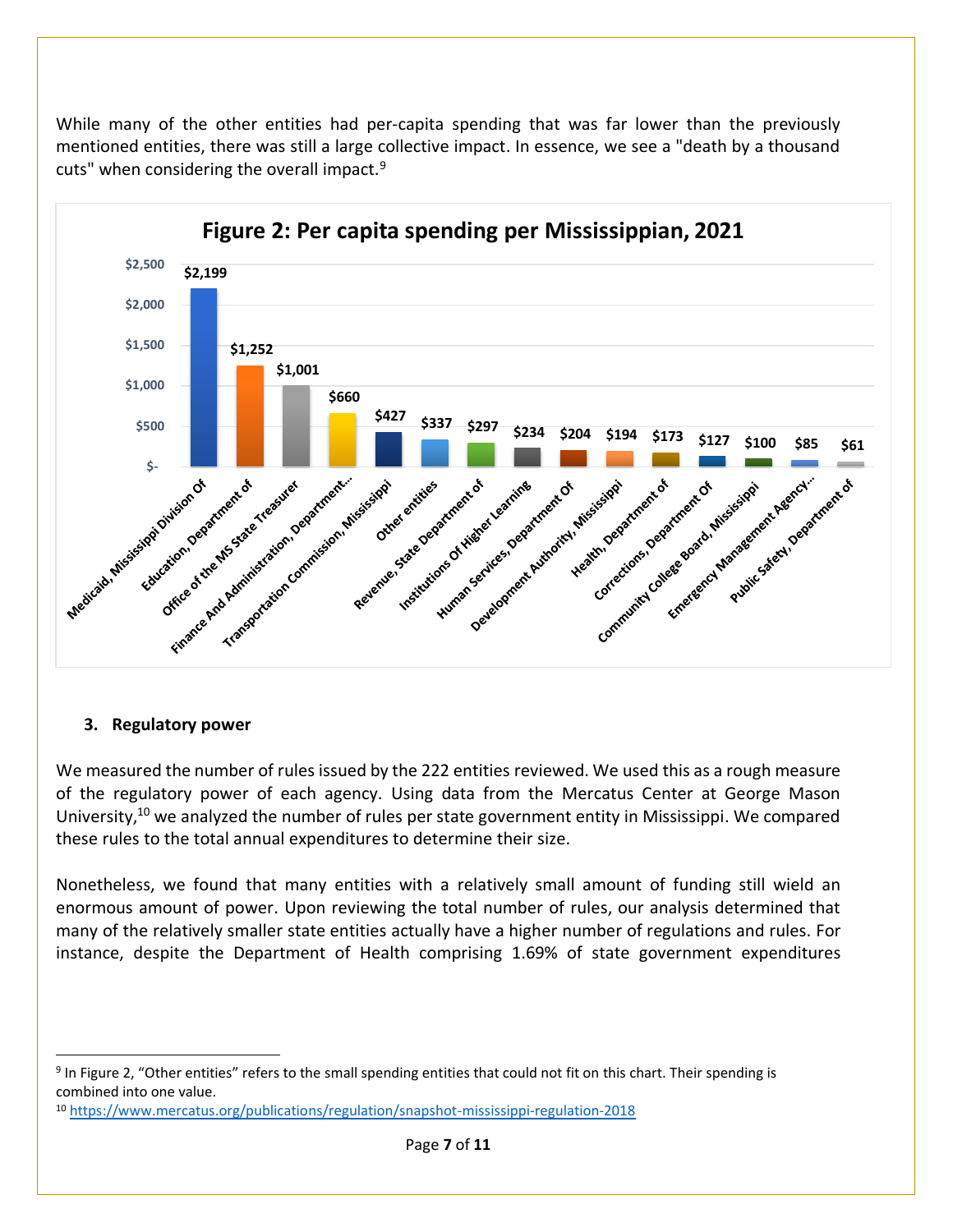

(ranking 11th in total spending), the department handles 16% of state regulations.<sup>11</sup> Meanwhile, the Division of Medicaid is the highest spending entity, and it comprises only 3% of state regulations.<sup>12</sup>

This analysis shows which agencies have the largest regulatory remit. However, it also reveals that many smaller bureaucracies together exercise enormous regulatory power.<sup>13</sup>

### **4. Function**

<sup>11</sup> Figure 3

<sup>&</sup>lt;sup>12</sup> It should be noted that federal regulations also play a large part in Medicaid regulation.

<sup>13</sup> In Figure 3, "Other entities" refers to the *combined* number of rules for the entities whose rule number was too small to include on this chart.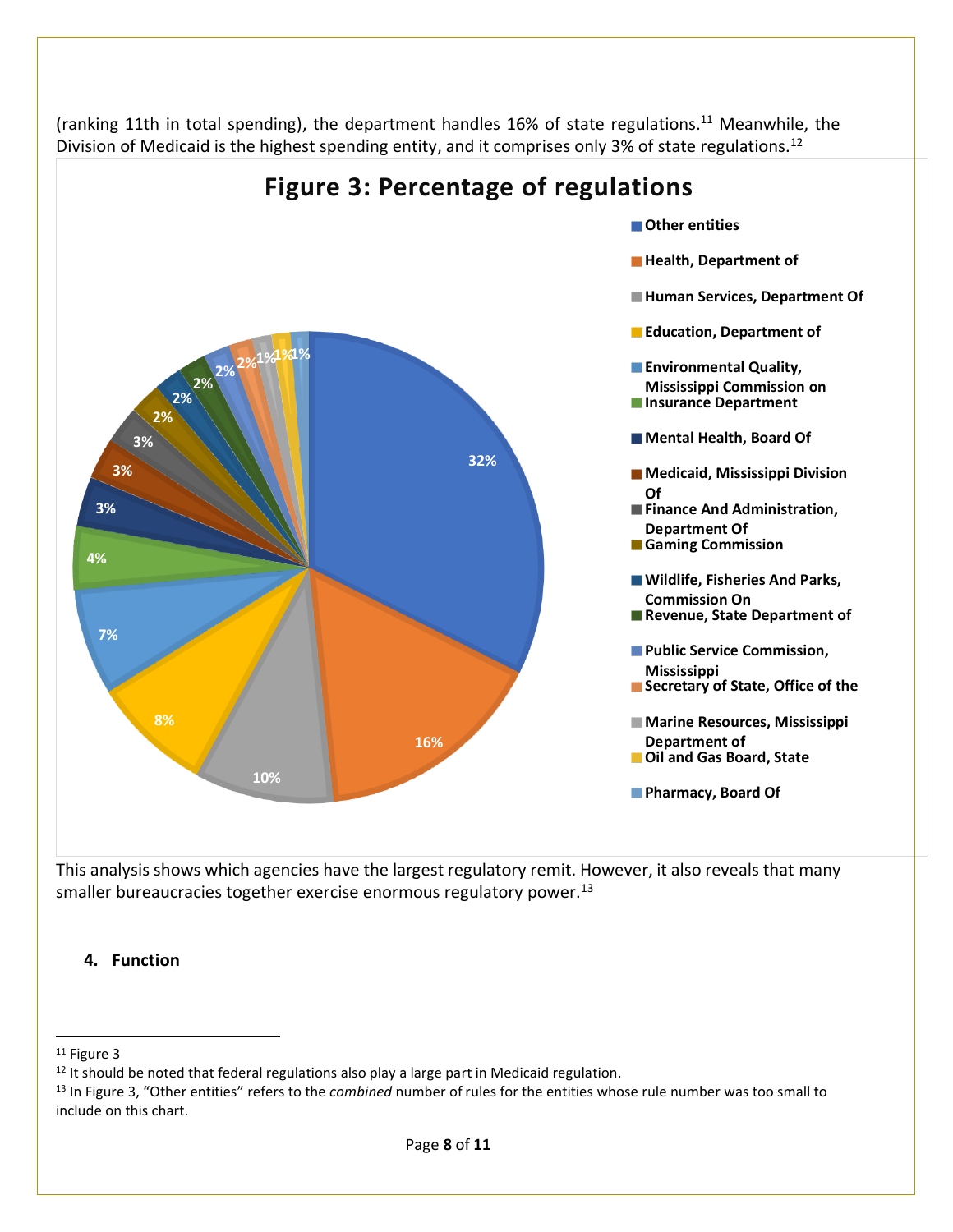In consideration of the various entities within the Mississippi government, many of them can control whole sectors of the state's economy. Thus, rather than these entities having limited control over certain parts of a sector, many of the government entities in Mississippi have expansive and overreaching authority over entire industries.

This is especially true in occupational licensing. Many of the boards, agencies, and commissions have full power to establish mandatory rules, regulations, and standards for entire industries, with relatively little outside oversight. Much of the statutory authority given to these entities by the legislature allows them to revoke an occupational license at their discretion.

In addition to occupational licensing, we observed a large extent of economic control exercised through regulations and housed in these various entities. Our review of the statutory authority found that approximately 40% of all the entities we reviewed had sector-wide control over certain parts of the economy.

In other words, approximately 40% of the entities we reviewed had *state-wide* economic control in varying ways and degrees. This does not include additional economic control exercised by local government entities, such as port commissions and flood district commissions. Such a large extent of control reflects a contrast with the economic freedom that should be prevalent for the economic growth of the state.

## **Policy Solutions**

What should we do about the administrative state in Mississippi? Here are some suggestions:

#### **1. Reign in the broad discretion given to bureaucrats.**

When everyday citizens elect lawmakers, they do so with the expectation that the lawmakers will actually establish policies instead of just passing along their authority to third parties. As it currently stands, the legislature has abdicated much of its responsibilities by simply allowing bureaucrats and boards to regulate at their discretion. Instead, legislators should spell out the parameters that would allow regulators to exercise their authority.

On a practical level, implementation of this policy would entail a legislative audit of the places in the Mississippi Code where bureaucracies and boards are given discretionary authority. Then, the legislature should assess whether these discretionary grants of authority are too broad.

#### **2. Establish more grassroots accountability through elections.**

In addition to having more accountability to the elected representatives of the people, many of these entities should have more direct accountability to the people through direct elections rather than appointments.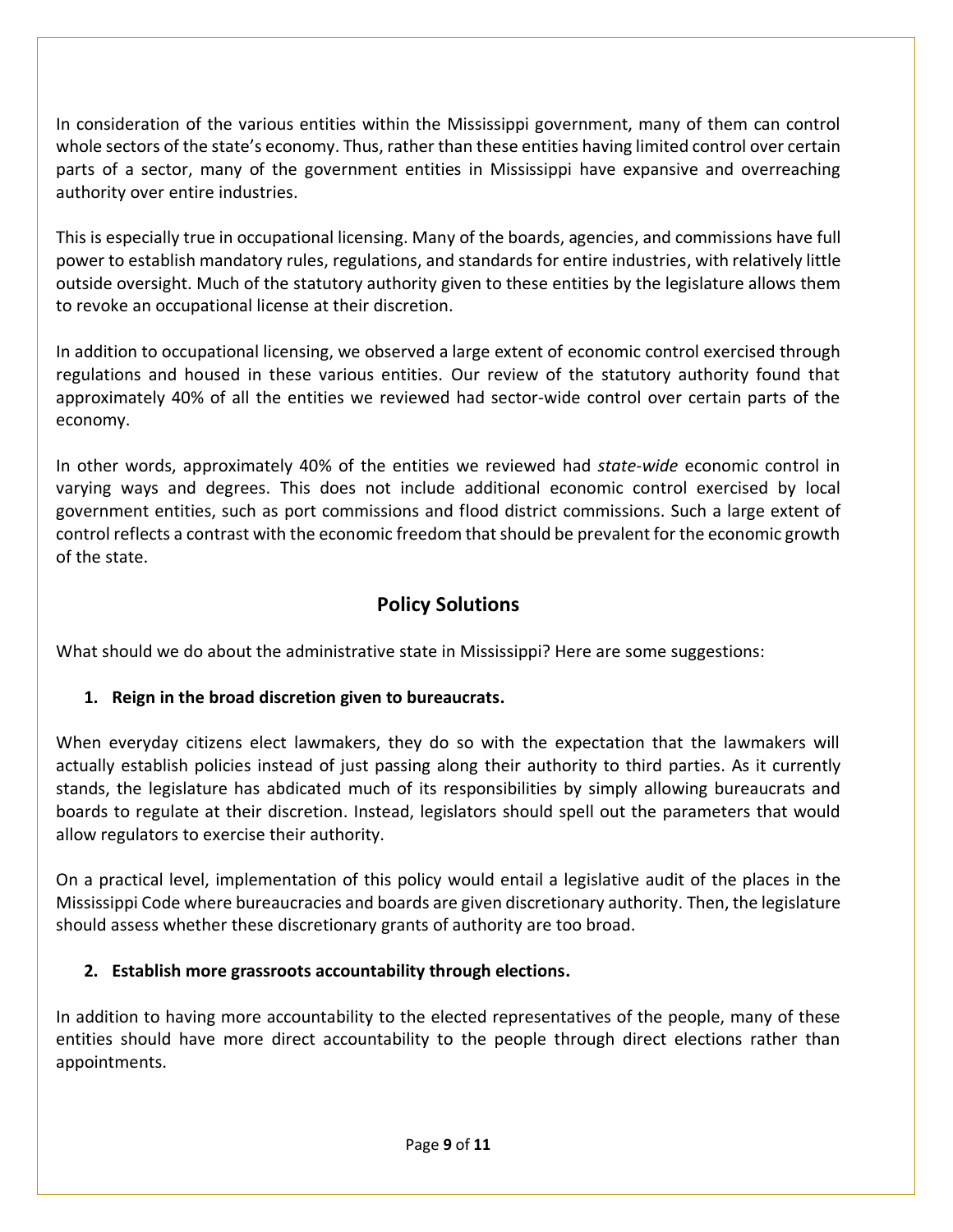A handful of bureaucracies and commissions in Mississippi already have elected offices, which demonstrates the workability of having direct elections for government executives. Several of Mississippi's government executives have counterparts in other states who are elected, and this demonstrates the possibility of such elections here in Mississippi. While it would not be workable to have every government official in an elected position, the expansion of direct accountability to citizens could have a significant positive impact.

#### **3. Look at the possibility of term limits for high-level officials.**

One of the root problems in the administrative state is the problem of an environment that simply seeks to preserve the status quo instead of serving the citizenry. High-ranking officials often become entrenched in the system rather than focusing on the role of true public service.

This policy would help alleviate the problems that can come with stagnation within the government. The imposition of term limits on certain public officials would help remove the problems that can come from a system of career-centered bureaucrats and regulators.

#### **4. Consolidate or eliminate certain entities.**

Based on the principles of limited government, an analysis of hundreds of boards, agencies, and commissions in Mississippi clearly demonstrates the need for the consolidation and/or elimination of many of them.

In some cases, there are existing entities that do not regularly meet, are no longer necessary, or have expired their legitimacy in the Mississippi Code. Rather than leaving a vast number of redundant entities that complicate government and waste taxpayer funds, the legislature should pursue actions to officially "clean house" and remove obsolete entities, while consolidating entities where it is appropriate.

#### **5. Put in a sunset provision that would require an entity's authority to be renewed by the legislature.**

Many of the issues with overbearing regulatory authority arise from the fact that there is no reassessment of regulatory authority once it is given. Considering this, the legislature should put in a "sunset" provision that requires any new regulation or regulatory authority to be automatically repealed after a certain period if the legislature does not extend it.

Such a policy would allow lawmakers to review how unelected regulators have used their authority and make any adjustments to the extent of that authority, if necessary.

**6. Require all unelected regulators to submit annual public reports to the legislature outlining enforcement actions.**